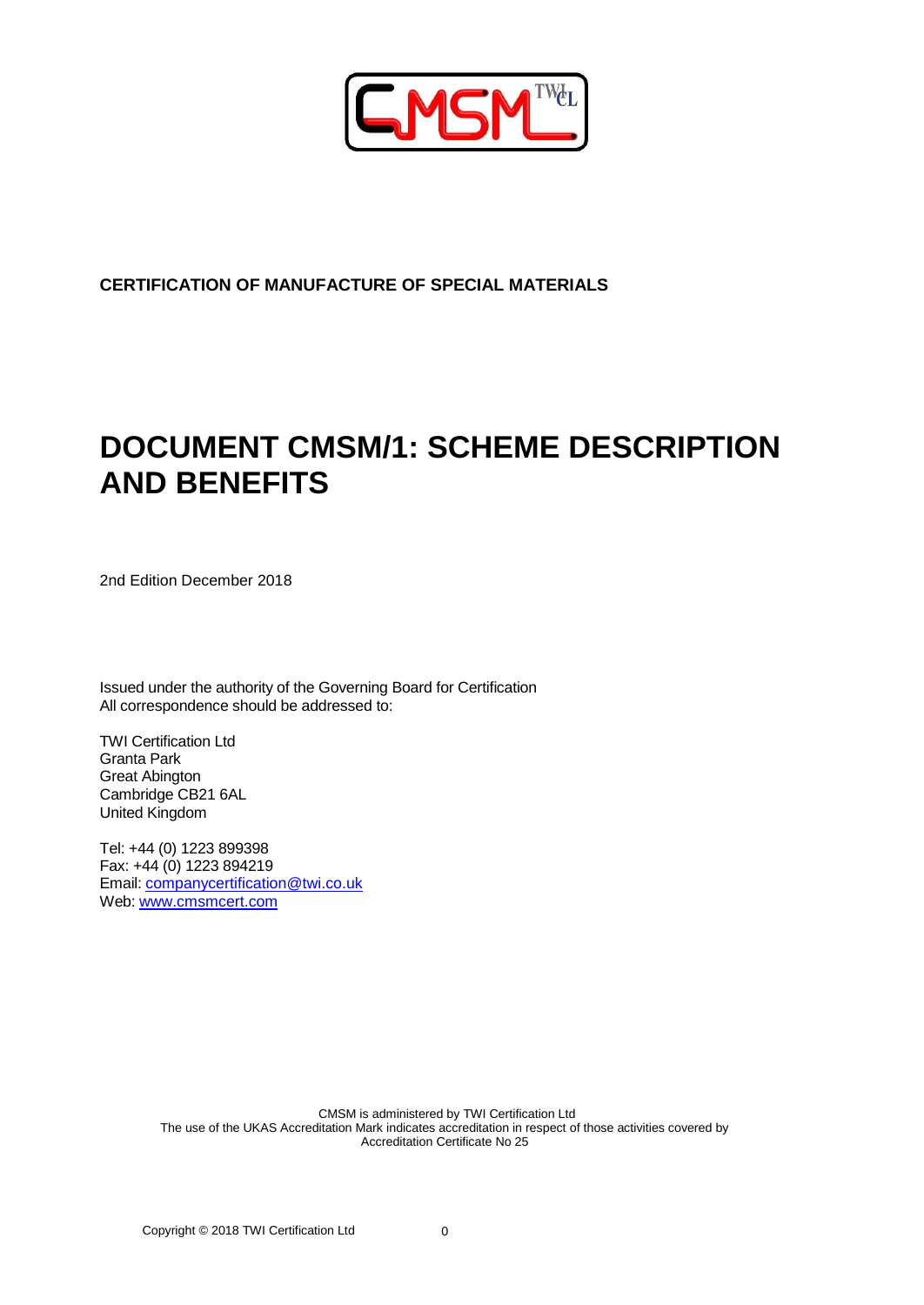## **1 GENERAL BACKGROUND**

This scheme document describes the TWI Certification Ltd process for independent third-party assessment and certification of manufacturers in accordance with the requirements of ISO 17782, Petroleum, petrochemical and natural gas industries – Scheme for conformity assessment of manufacturers of special materials, and NORSOK M-650 Qualification of manufacturers of special materials.

This scheme document describes the application process, assessment requirements and certification benefits available to manufacturers able to demonstrate conformity with the Scheme requirements.

Certification in accordance with this scheme document is third-party assurance of a manufacturer's competence and experience to manufacture the relevant material grades and product forms stated in the Certification of Manufacture of Special Materials (CMSM) and Manufacturing Procedure Conformity Record (MPCR) schedule. The intention is that a MPCR accepted by one customer should also be acceptable for other customers, within the scope of essential variables certified.

Welding for production or repair is required to comply with the requirements of ISO 3834-2. Assessment of welded production and repair of products will be undertaken in accordance with the requirements of the Welding Fabricator Certification Scheme (WFCS).

The standards ISO 17782, NORSOK M-650 and ISO 3834 may be referenced by application standards or contractual specifications. Equally, they provide a basis for independent assessment of a manufacturer's competence and capability in advance of a formal contract or product order.

The certification of manufacturing companies that demonstrate compliance with recognised quality management systems such as ISO 9001 is well established, and evidence of compliance with relevant quality management requirements will be taken into consideration in assessment of conformity with the requirements of this scheme document. However, ISO 9001 provides little indication of the capability of a manufacturer in terms of competence to produce a type of product, operate manufacturing processes or work with various materials. Independent certification of compliance with ISO 17782, NORSOK M-650 and ISO 3834 provides manufacturers and their customers with an authoritative third-party reference of commercial value. For the main contractor or purchasers, certification identifies manufacturers whose competence for particular types of work had been independently assessed, providing greater confidence in their ability to deliver specific products of the required quality.

The CMSM provides such a facility for all companies in which special materials are a feature of manufacture whether they have ISO 9001 certification or not. CMSM provides third-party assessment of the control of manufacturing, competence and capability leading to entry on the Register of Certified Companies held by TWI CL. It is an expert scheme in that the Assessors authorised under the scheme are required to satisfy stringent criteria and are formally Registered.

The CMSM is operated in accordance with the requirements of ISO/IEC 17065, Conformity assessment – Requirements for bodies certifying products, processes and services.

## **2. OUTLINE OF THE CERTIFICATION OF MANUFACTURE OF SPECIAL MATERIALS (CMSM)**

This scheme document establishes the procedure for verifying that the manufacturer of special materials for the petroleum, petrochemical and natural gas industries has sufficient competence and experience of the relevant material grades of metal, and the necessary facilities and equipment, to manufacture these materials in the required shapes and sizes with acceptable properties according to the applicable standard, material specification and/or material data sheet specified by the Purchaser.

## **2.1 The requirements of this scheme document are applicable to manufacturers of the following materials, product forms and manufacturing processes:**

2.1.1 Materials:

- a) duplex stainless steel;
- b) high alloyed austenitic stainless steel;
- c) nickel-based alloys;
- d) titanium and its alloys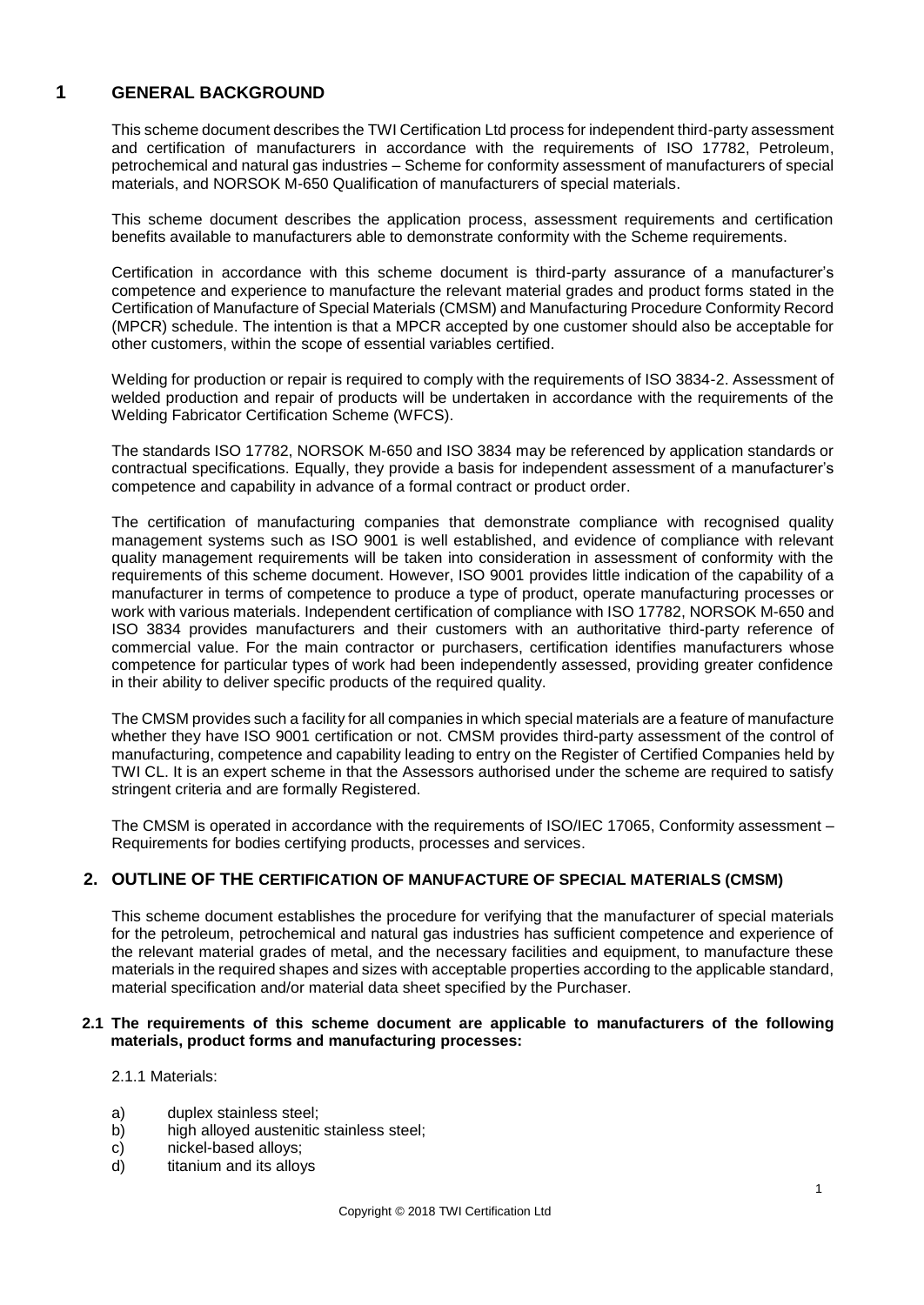## 2.1.2 Product forms

- a) Strip, plate, pipe, tube, wrought fittings, seamless fittings including dished heads, cold bent bends and spools
- b) Castings, forgings, bars and HIP
- c) Induction bent bends and spools
- d) Investment castings
- e) Fasteners in solution annealed condition
- f) Strain-hardened products including fasteners
- g) Seamless pipes and tubes
- h) Welded fittings, including dished heads
- i) Welded pipes
- 2.1.3 Manufacturing processes
- a) Casting
- b) Forging
- c) Pressing
- d) Rolling
- e) Induction bending
- f) Machining
- g) Heat treatment
- h) Blasting
- i) Pickling
- j) Welding
- k) NDE/inspection
- l) Strain hardening
- m) Extrusion
- n) Cold-worked pipemaking
- o) Pilgering

#### **2.2 Manufacturers of welded products**

Manufacturers of welded products or applying welding for repair of cast products shall conform with ISO 3834-2.Quality control of fusion welding for manufacture and repair of special materials shall satisfy the requirements of WFCS to gain CMSM certification.

ISO 3834 defines management quality requirements for fusion welding. They incorporate the following parts:

- ISO 3834 Quality Requirements for Fusion Welding of Metallic Materials
- Part 1: Criteria for the Selection of the Appropriate Level of Quality Requirements<br>Part 2: Comprehensive Quality Requirements
- **Comprehensive Quality Requirements**
- Part 3: Standard Quality Requirements
- Part 4: Elementary Quality Requirements
- Part 5: Documents with which it is necessary to confirm to claim conformity to the quality requirements of 3834-2, 3834-3, 3834-4.
- Part 6: Guidelines on implementing ISO 3834.

Parts 2 and 3 of these documents also refer to ISO 14731 Welding Co-ordination, Tasks and Responsibilities.

## **3. BENEFITS FOR REGISTERED COMPANIES**

- Clear, high profile independent verification of its compliance with ISO 17782 and NORSOK M-650 requirements.
- Independent confirmation of competence for its manufacturing capabilities and staff in a defined scope of activity.
- Conformity assessments carried out by specialist assessors registered by TWI Certification Ltd.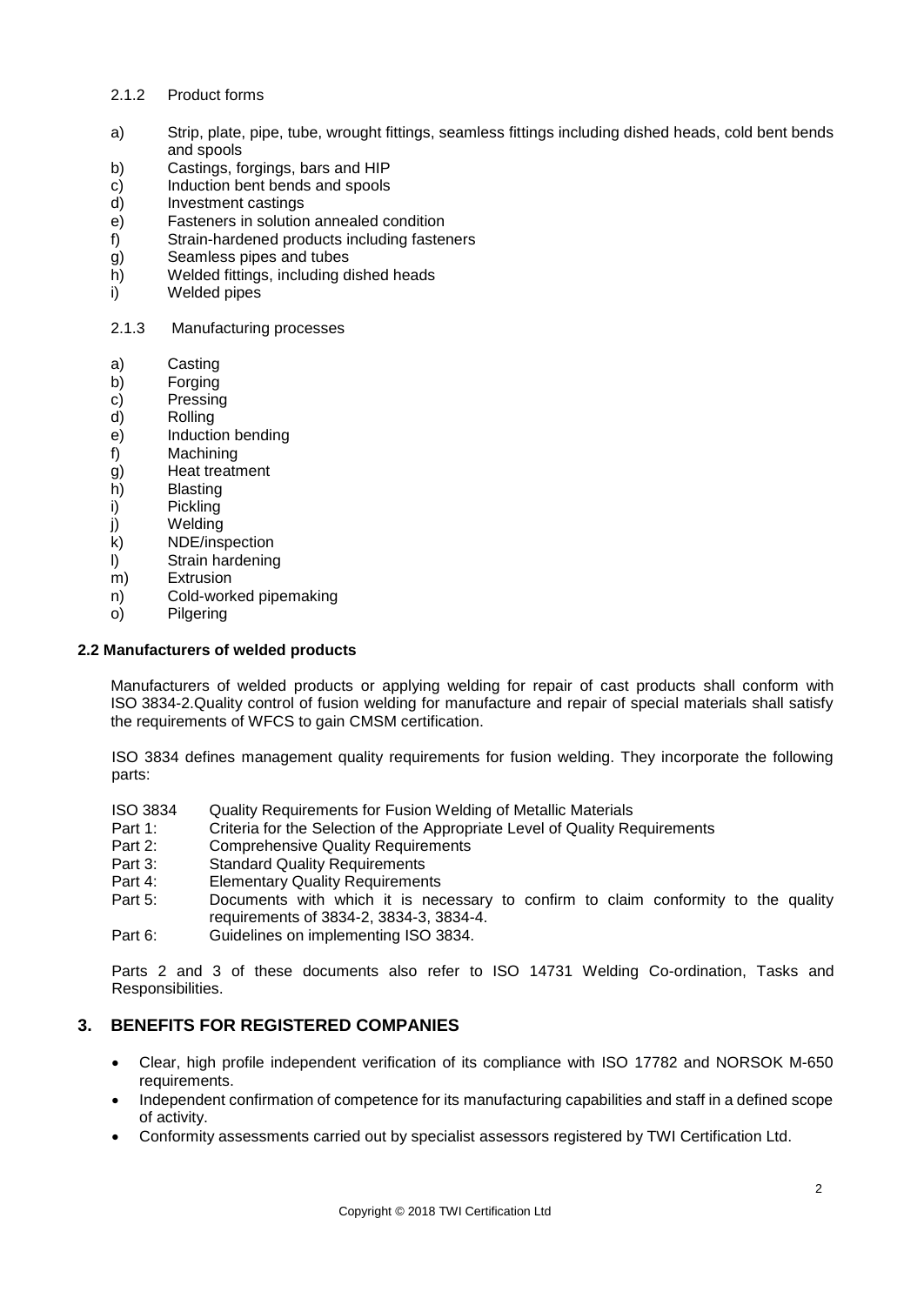- Increased national and international business potential through registered compliance with an independent, third-party certification scheme in full compliance with ISO/IEC 17065 requirements.
- Certified companies who manufacture welded products will receive supporting WFCS and EWF/IIW MCS certification of conformity with ISO 3834-2 requirements for the relevant scope of production.

# **4. BENEFITS FOR CLIENTS OF REGISTERED COMPANIES**

- Expertly led, independent, vendor assessment.
- In-depth, authoritative evaluation of manufacturer's capability and competence.
- Consistent and reliable assessment.
- Uniform presentation of information and data.

## **5. ORGANISATIONAL STRUCTURE**

The certification management structure of TWI Certification Ltd is as follows:



Registered Assessors

## **6. SCHEME OPERATION**

TWI CL will provide independent, third-party conformity assessment in accordance with CMSM requirements either :

1. On behalf of the main contractor or purchaser for a contracted product manufacture or product order.

or,

2. For a manufacturer without a specific order.

Applicant companies are audited by assessment teams specifically approved by the Scheme Manager. Assessors have proven manufacturing knowledge and experience, and this ensures that assessment is expertly directed and that the results are authoritative.

Following assessment of the applicant company, the Lead Assessor reports the data and the recommendation to the Scheme Manager for review and decision. The data for compliant manufacturers will be entered on the Register, and published on the TWI CL CMSM website. Registered companies are issued with a Certificate of Registration from TWI Certification Ltd.

# **7. STEPS TO CERTIFICATION**

The process for applicant companies involves the following stages:

- a) Manufacturer submits the Manufacturing Procedure Summary (MPS) to TWI CL, together with evidence of any existing certification.
- b) TWI CL performs a review of documents to establish quality system status and the scope of manufacturing to be assessed for conformity.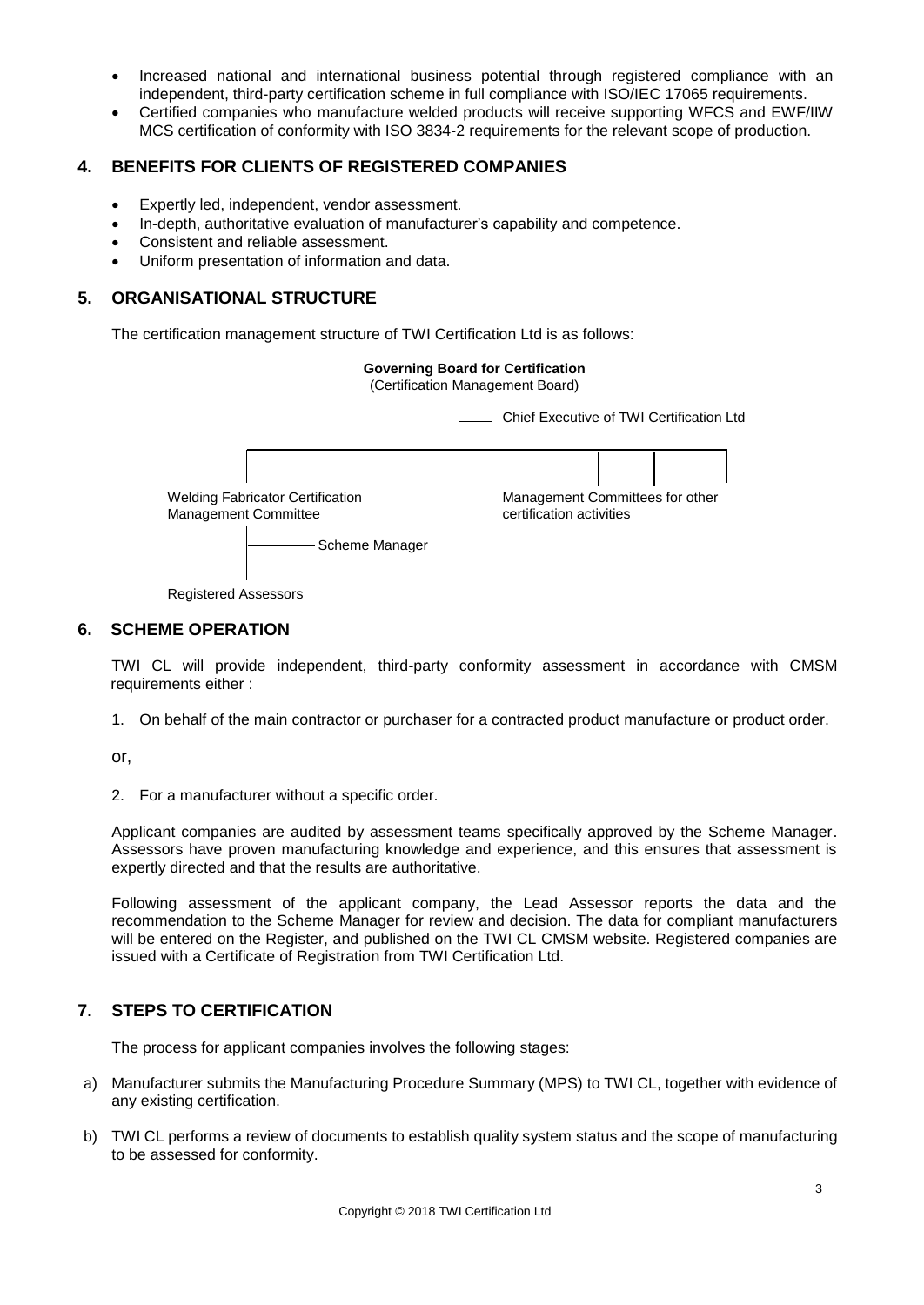- c) Appointment/approval of Assessment Team by TWI CL Scheme Manager.
- d) TWI CL provides applicant manufacturer with quotation and assessment documentation for completion.
- e) Applicant manufacturer returns completed assessment documentation, signed contract, and a purchase order.
- f) Documentary assessment of the MPS and planning of the on-site assessment by the Assessment Team.
- g) On-site assessment by the Assessment Team of production facilities, equipment, personnel and qualification test records; at this stage, findings may be raised as observations or non-conformities.
- h) Applicant manufacturer addresses findings and submits demonstrable evidence to the Assessment Team for closure.
- i) Assessment Team presents the assessment report and recommendation to the Scheme Manager for review and certification decision.
- j) Applicant manufacturer is required to settle the assessment invoice before the certification decision is released.

## **8. CERTIFICATION AND REGISTRATION OF MANUFACTURERS**

## **8.1 Registration**

The Lead Assessor will submit all relevant information to the Scheme Manager for inclusion on the Register. This may include the following information:

- a) Product type(s)
- b) Manufacturing processes
- c) Materials and thickness ranges
- d) Forming, machining and cutting facilities
- e) NDT facilities
- f) Heat treatment facilities
- g) Maximum handling size and weight
- h) Transportation limitations<br>i) Personnel
- Personnel
- j) Welding co-ordination personnel
- k) Sub-contracting (relevant to manufacture)
- l) Major use and control of sub-contractors
- m) Special equipment/techniques available.

This information will be publicly available.

The assessment report and recommendation for certification will include the MPS, heat treatment procedures, qualification test results, WPQRs and WPSs

#### **8. 2 Certification**

Applicant manufacturers achieving conformity with scheme requirements will be entered on to the register and issued with a certificate and MPCR schedule.

Registered manufacturers will be able to present the CMSM certificate and schedule to have the MPCR stamped and signed by the Purchaser in recognition of satisfaction of customer requirements.

#### **8.3 Certificate Validity**

CMSM certificates are valid only for the scope of production described in the certificate and MPCR.